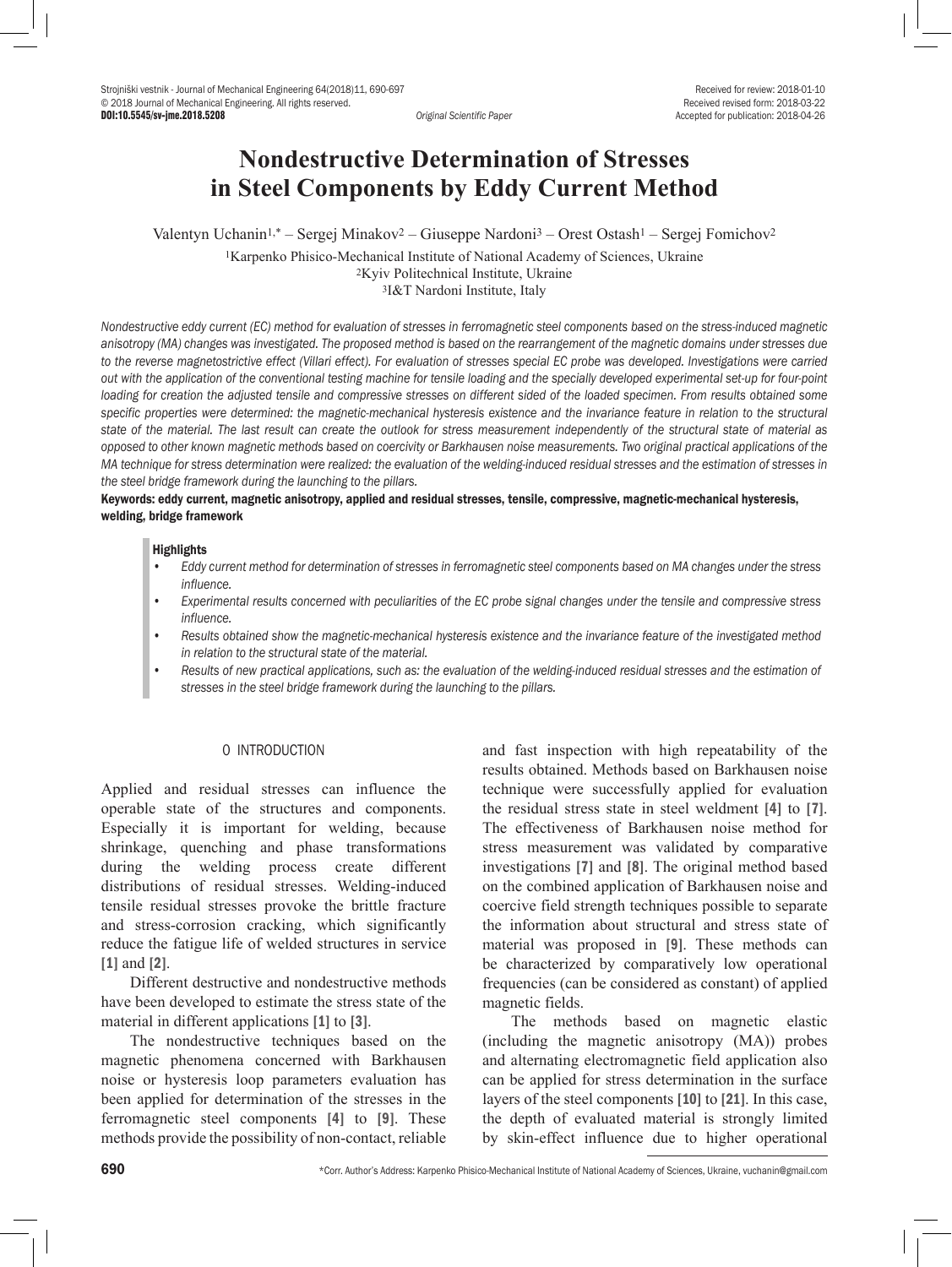frequency application. The depth of penetration of electromagnetic field can be changed by the choice of the operational frequency.

In majority publications, the different types of the four-pole probes were applied as primary sensors in MA stress measurement techniques [11] to [19]. The four-pole probe with cross-shaped indivisible core and two excitation and two sensing coils installed on opposite poles (legs) of the core is considered to be one of the most useful among the MA probes [11] and [12]. Other type of the four-pole probe with cross-shaped indivisible core was analyzed in [13]. On each pole (leg) of this probe one excitation coil and one sensing coil are installed. Therefore, this probe consists of 4 excitation and 4 sensing coils. In a many publications the probes for MA based stress measurement were composed of the two coils mounted on the two separated U-shaped (or yoke type) cores, which are positioned mutually-perpendicular each other [14] to [19]. One coil (excitation coil) commonly is connected with the harmonic generator output. And other coil is a sensing coil. Such type probes are interacted with inspected surface by 4 poles situated in the corners of a regular tetragon.

Presented methods are based on the magnetic permeability changes in the ferromagnetic material due to the rearrangements of the magnetic domains under the stresses concerned with the reverse magnetostrictive effect (Villari effect). Furthermore, the tensile and compressive stresses have an influence on the magnetic domains alignment in a different way as presented schematically in Fig. 1. For ferromagnetic material under stress, the elliptical diagram for angular distribution of directional permeability was assumed [**17**] and [**18**].



Fig. 1. *Rearrangements of magnetic domains under the influence of a) tensile and b) compressive loadings*

Due to high enough operational frequencies the MA methods can be considered as one of the versions of the EC method. For such approach, the big experience of EC method development can create other fruitful consideration. In this paper, the investigations of EC method with new type of stress sensitive EC probe are presented. The signals

of developed EC probe under the stresses were investigated with conventional EC flaw detector to underline the EC nature of investigated MA method. Some new results of the practical applications, such as the determination of residual stress distribution near the circumference pipeline welding and the estimation of stresses in the bridge framework walls during the launching procedure, also are presented.

## 1 EDDY CURRENT PROBE, INSTRUMENTATION, SPECIMENS AND INVESTIGATION PROCEDURES

Our comparative investigations show that better performance for stress induced MA changes detection can be achieved by double differential type probe [20] and [21]. This type of probes is composed of two identical excitation coils 1 and two identical sensing coils 2, which are situated in the tetragon corners, as it is shown on Fig. 2. For presented investigation stress sensitive double differential MDF 1801 type EC probe with 18 mm operational diameter was produced. In this probe, all coils are installed on 4.3 mm diameter ferrite cores [20]. Excitation coils 1 of this probe are connected in series each other and oriented in order to create the identical and opposite primary electromagnetic fields as it is shown in Fig. 3. Due such design double differential type EC probes have some remarkable peculiar properties in the distribution of primary electromagnetic field and eddy currents, such as the existence of the characteristic neutral plane, in which the vertical component of summarized primary electromagnetic field is equal to zero. Due such peculiarity the high sensitivity is obtained in combination with high level of lift-off suppression [20].



Fig. 2. *MA sensitive double differential type EC probe: 1 – ferrite cores with excitation coils, 2 – ferrite cores with sensing coils, 3 – inspected object*

Sensing coils 2 are oriented to be sensitive to the vertical component of the electromagnetic field and are installed in neutral plane, where this component for isotropic media is equal to zero. Due to the opposite connection of sensing coils 2 (Fig. 2) the double differential type of signal response is realized.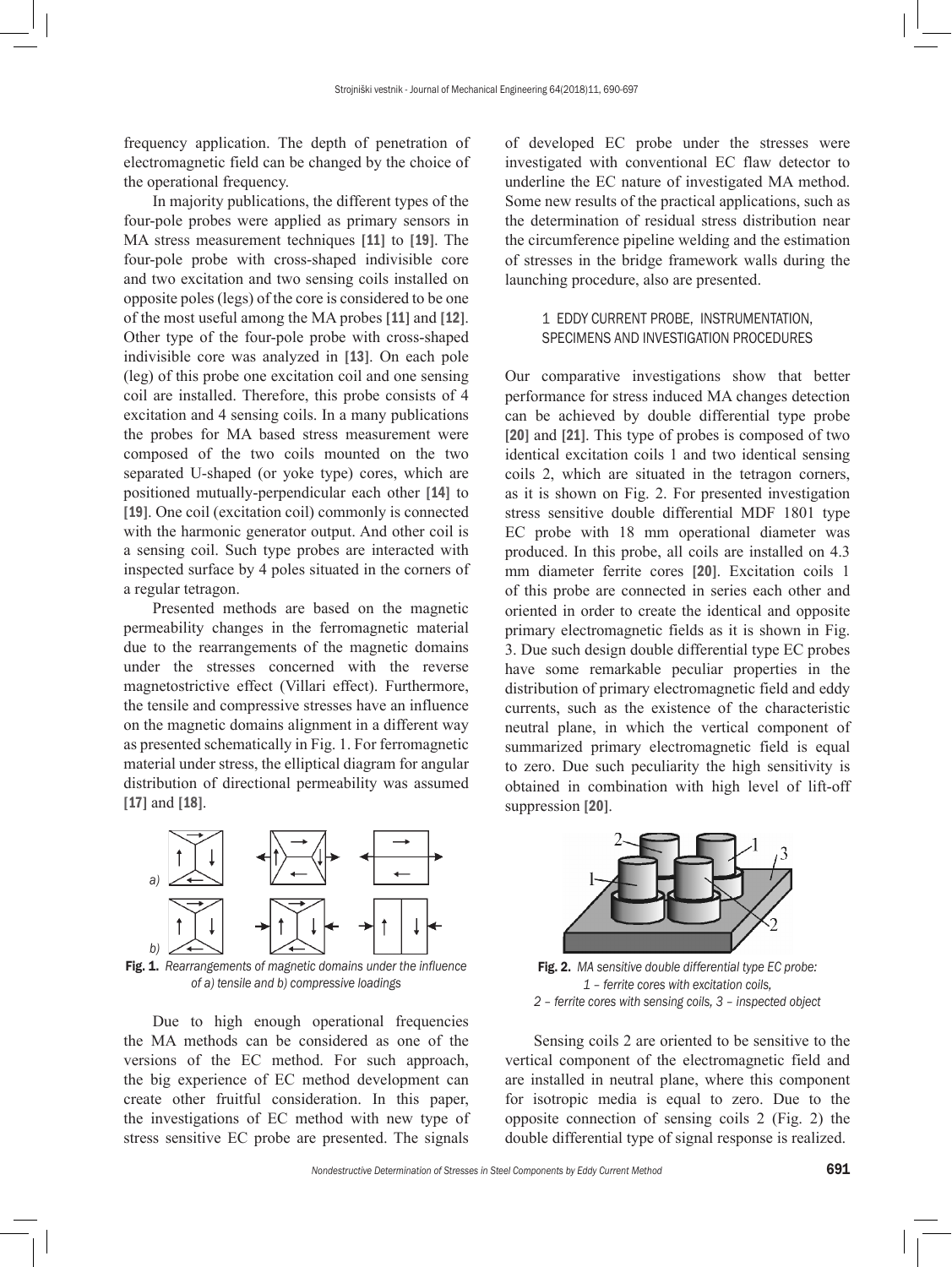

Fig. 3. *The distribution of primary electromagnetic field and eddy currents in the double differential type EC probes: 1 – ferrite cores with excitation coils, 2 – primary field, 3 – neutral plane, 4 – inspected object*

Conventional Eddycon VD3.81 type EC flaw detector (Fig. 4) was applied for observation of the EC probe signal response changes during the loading [21].



Fig. 4. *EC flaw detector Eddycon VD3-81*

Structural scheme of Eddycon VD3-81 flaw detector (Fig. 5) consists of: EC probe 1; excitation generator 2; input multiplexer 3; preamplifier 4; vector signal summarizer 5; balancing generator 6; amplifier 7; ADC 8; programmed logic integrated chip 9; processor 10; display 11; USB controller 12; audio controller 13; keyboard 14; sound alarm generator 15; alarm LED 16.

Eddycon VD 3-81 flaw detector permits to represent the EC probe signal responses in complex plane on the operational frequencies from 50.0 Hz to 12.0 MHz. The balancing generator 6 produce the balancing sinusoidal signal for vector summarizer 5 under the control of the programmed logic integrated chip 9. The amplitude and phase of this balancing signal was choosing to set zero signal response for probe situated on the unloaded specimen. For our investigation it is very useful the possibility to monitor the hodographs of signal response in complex plane during the specimen loading and unloading.



Fig. 5. *Structural scheme of Eddycon VD 3-81 type flaw detector*

Experimental investigations were carried out with the application of the conventional testing machine for tensile loading and the specially developed setup for four-point loading by pure bending scheme. Stress values were calculated with the application of the displacement indicator readout (scale division value, 0.01 mm), which indicates the deformation of specimen in central point under the different level of applied force *P*. The indicator was calibrated in stress units preliminarily (before the investigations) by force dynamometer application. Tensile and compressive stresses were obtained on different sides of specimen due to four-point loading scheme application. It is important, that the diagram of bending moments *M* and stresses in the center of specimen (between the points of the force application *P* on Fig. 6) don't changed. Transverse forces *Q* in this area also are equal to zero. In that way the EC probe signal responses are not influenced by the position of the probe within this area along the specimen. The influence of the specimen edge was eliminated by accurate probe positioning.



Fig. 6. *Four-point loading scheme of pure bending and diagrams for the bending moments M and transverse forces Q*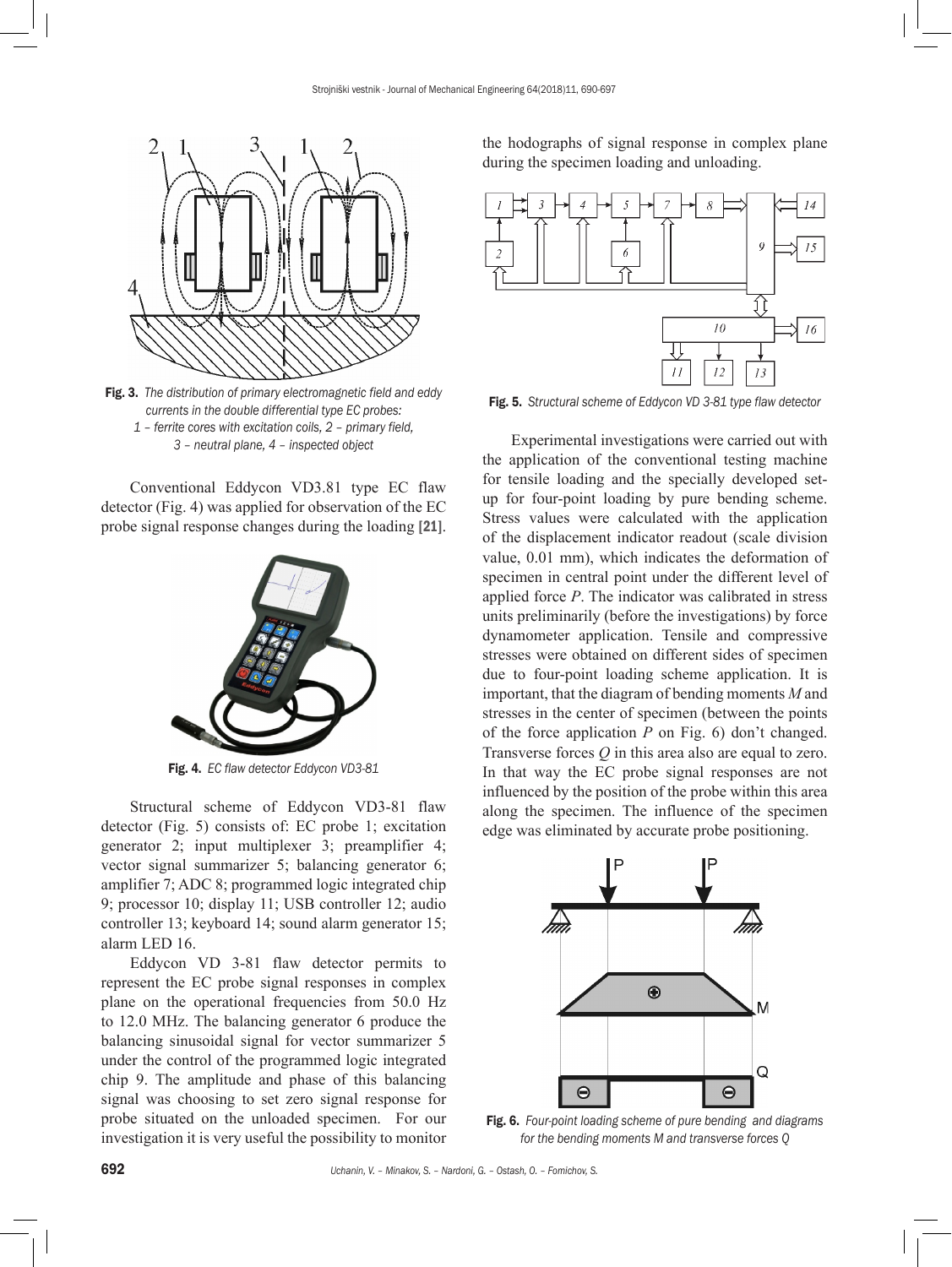Specimens for investigations were made from low carbon and middle carbon steels.

The specimen made of low-carbon steel (mass %: 0.10 C; 0.42 Si; 1.47 Mn) was 450 mm long, 8 mm thick and 60 mm wide. This specimen was annealed before loading at 720 ºC during 1 h (mainly ferrite structure with yield strength  $\sigma_{YS}$  = 305 MPa) to remove the potential residual stresses and investigated using set-up for four-point bending (Fig. 6).

Two specimens made of middle-carbon steel (mass %: 0.66 C; 0.29 Si; 1.02 Mn; 0.12 Cr) were 150 mm long, 3 mm thick and 30 mm wide. These specimens were used to investigate the influence of the steel microstructure on the EC probe signal response under the tensile loading. The first specimen was annealed at 830 ºC during 2 h and contains mainly pearlite structure ( $\sigma_{YS}$  = 560 MPa). The second specimen was quenched (from 830 °C, cooling in oil) and tempered (at 380 ºC during 2 h) and contains mainly troostite structure ( $\sigma_{YS}$  = 1510 MPa).

During the experiments the EC probe was mounted in middle part of the specimen in the unloaded state (before the loading) by spring bracket to minimize the clearance between specimen surface and the EC probe to zero. After that, the EC probe signal response was balanced automatically by the proper procedure of vector summation, which is typical for modern EC flaw detector. Due this procedure the initial components of the material electrophysical properties anisotropy, concerned with material texture and specimen form, were eliminated. After the balancing, the original point of signal response in complex plane on the flaw detector display was located in the center (marked by number 1 in Fig. 7). Then the specimen was loaded to create the tensile or compressive stresses. Before the investigation, the direction of hodograph for tensile loading was oriented to go vertically up by usual for EC flaw detector operation of phase rotation. The signal response changes during the specimen loading and subsequent unloading were recorded in complex plane in the form of hodograph or the increments of the signal amplitude were registered.

## 2 RESULTS AND DISCUSSION

## 2.1 The Influence of Tensile and Compressive Loading on the EC Probe Signal Response

In this investigation the low-carbon steel specimen was loaded to create the tensile and compressive stresses from unloaded state up to 225 MPa. For this purpose the EC probe was mounted on different sided of specimen loaded by four-point scheme. The EC probe signal response hodographs in complex plane obtained on operational frequencies 5 kHz and 50 kHz are presented in Fig. 7.

We can notice that hodographs for 5 and 50 kHz are very similar. During the loading, the ends of the signal vector were moving from the initial zero point along the hodograph lines to points concerned with maximal signal amplitude. When the specimen was unloaded the ends of signal vector retained to initial zero point by the same trajectory.



Fig. 7. *Hodographs of EC probe signal responses in complex plane for a) and c) tensile and b) and d) compressive stresses on operational frequencies a) and b) 5.0 and c) and d) 50.0 kHz*

One might notice that hodographs obtained for tensile and compressive stresses have opposite directions in the complex plane. This peculiarity enables the indication of stress type (tensile or compressive) if the balancing procedure was carried out on the specimen with really unloaded state. Results obtained show that the developed EC probe is sensitive to stresses even when high enough operational frequency (50 kHz) was applied.

The dependences of EC probe signal amplitude  $U_{\sigma}$  (in volts) on the tensile and compressive stresses ơ on the operational frequency 5.0 kHz are presented in Figs. 8 and 9. The EC probe signal amplitudes were measured during loading trials up to 225 MPa and subsequent unloading to fully-unloaded state.

Presented results demonstrate high sensitivity of the developed double differential type EC probe to tensile and compressive stresses and the magneticmechanical hysteresis existence. The nature of magnetic-mechanical hysteresis can be explained by the influence of mechanical hysteresis combined with the influence of magnetic hysteresis.

It is clear that observed hysteresis can produce the relevant errors during the stress measurements.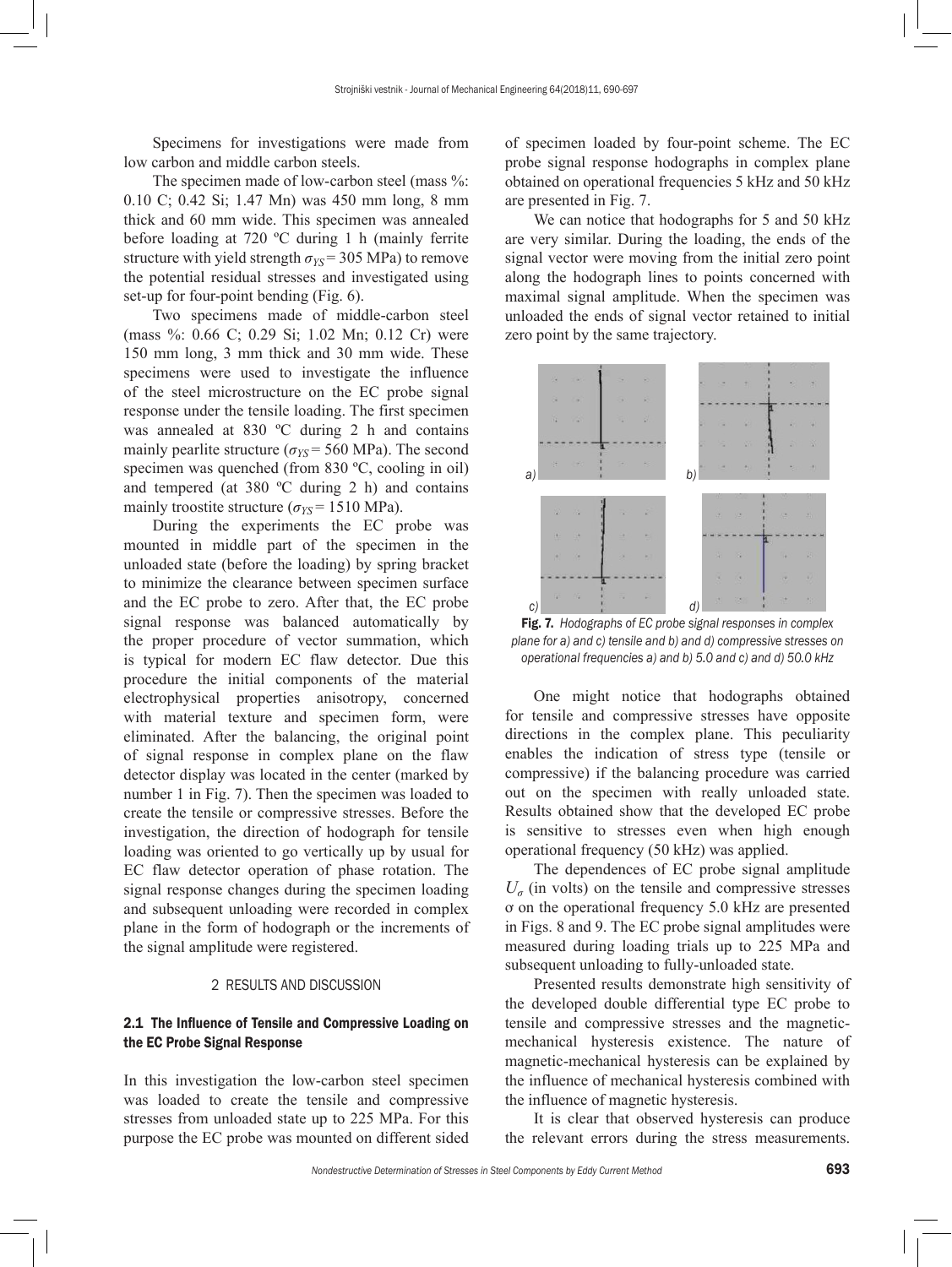Therefore, some methods to suppress concerned with the hysteresis errors were developed [14], [15] and [19]. On the other hand, the existence of such kind of errors is not essential for comparative inspection, when the stress distribution or the difference of the stresses on the specified points of the inspected surface is more informative, than the absolute value of stress.



Fig. 8. *Changes in EC probe signal amplitude during tensile loading (●) and subsequent unloading (○)* 



Fig. 9. *Changes in EC probe signal amplitude during compressive* 

*loading (●) and subsequent unloading (○)* 

#### 2.2 Investigation of the Steel Microstructure Influence

For next experiment two middle-carbon steel specimens were heat treated in different ways to obtain the different microstructure of steel. These specimens were loaded on the tensile machine up to 500 MPa. Stress-induced changes in EC probe signal response amplitude *U* were evaluated (Fig. 10). Here only loading branches of relative characteristics were recorded.

We can notice that the experimental points for loading branch are located on the same graph for the different structural state of specimen material. So, these results demonstrate the invariant feature of MA method in relation to the structural state of the steel. In other words – MA method is insensitive to structural state of stressed steel. Certainly, next investigations are needed to check this preliminary conclusion for different structural states and grades of steel.



Fig. 10. *Dependences of EC probe signal U on tensile stress σ in annealed (∆) and quenched with tempering (○) states*

The last result can create the outlook for stress measurement independently of the structural state of material as opposed to other known magnetic methods based on coercivity or Barkhausen noise measurements.



Fig. 11. *Complex analysis of the Barhausen noise and MA sensitive EC probe signals for separable estimation of structural and stress state*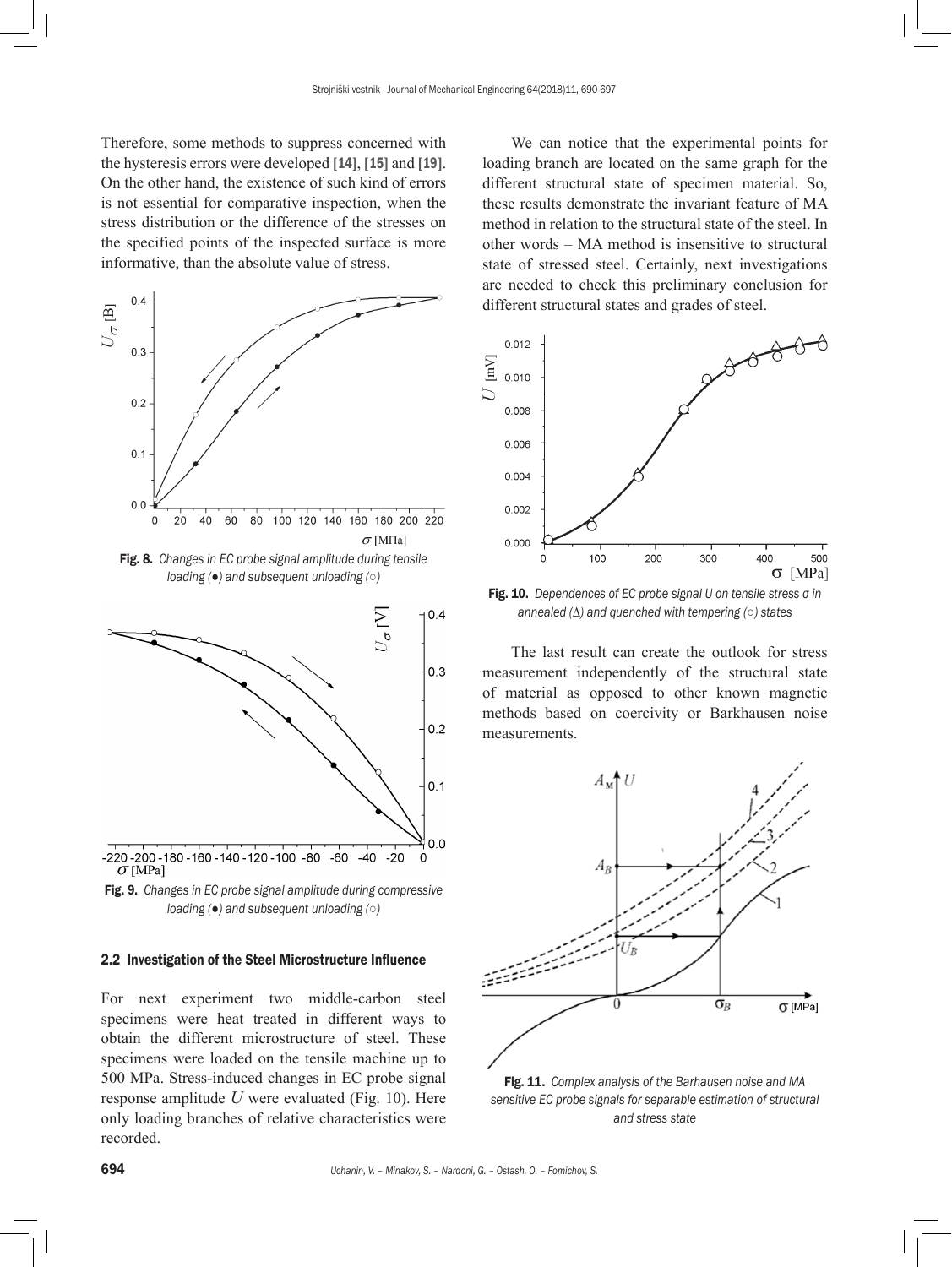The idea of possible algorithm for separable structural and stress state determination based on the complex analysis of Barhausen noise technique (for example) and MA sensitive EC probe signals is shown in schematic generalized form in Fig. 11 [22]. The stress  $\sigma_{MA}$  can be estimated from measured value of MA probe signal amplitude  $U_{\mathcal{M}A}$  using the dependence  $U=f(\sigma)$  (curve 1). Then, from measured Barhausen parameter  $A_B$  and known stress  $\sigma_{MA}$  from the the dependences of Barhausen maximal amplitude *А* on the stresses for different structural state (curves 2, 3 and 4) the relevant curve, which characterized the structural state of inspected material, can be determined (curve 3 in our example).

#### 3 APPLICATIONS

Two original applications of the MA method for stress determination were proposed and realized. In these applications, the possibility of contactless measurements and simple removability of EC probe create new possibilities for nondestructive inspection.

#### 3.1 Determination of Residual Stressed in Welding

EC method based on stress-induced MA changes can be applied for estimation of residual stresses in welding. Next result was obtained by experimental pipeline application (168 mm in diameter and 22 m long with circular weld joints every 1000 mm). The width of heat affected zone in welding was estimated about 70 mm.

It was determined the distribution of stresses with distance *l* (Fig. 12) in the direction perpendicular to welding line.



Fig. 12. *Distribution of residual stresses in tube circular welding obtained by EC (○) and hole–drilling (●) methods*

The EC MA meter was preliminary calibrated by four-loading set-up application (Fig. 6). The operational frequency is 700 Hz. The depth of EC penetration is estimated about 0.8 mm to 0.9 mm. The results obtained by EC method were compared with the traditional hall-drilling method. The drill diameter is 1.6 mm. The depth of drilling is 0.8 mm.

Presented results show the specific distribution of residual stresses in welding area [3].

## 3.2 Determination of the Stresses in Bridge Framework Walls during the Launching to the Pillars

Proposed MA technique of stress measurement was applied to estimate the balance between the different sidewalls during the bridge framework launching to the pillars to prevent possible disaster [23]. The proposed method was tested at the time of the launching the bridge framework during the building of the bridge across the Dnieper river in Kiev. The bridge framework has 2 box sections with dimensions 3240  $mm \times 2360$  mm and 12 mm wall thickness. For stress determination two EC probes were mounted on the extreme opposite framework walls in compressed area (200 mm from the framework edge) directly above the expansion pedestal area. After every framework displacement (about 1 m) the console length of bridge framework *L* was increased and the point of measurement was displaced also. The EC probes were oriented to estimate the horizontal compressive stresses, which have maximal value in the point above the expansion pedestal.



The dependence of measured stress  $\sigma$  on the console length *L* (Fig. 13) shows that the compressive stresses in the expansion pedestal area are increased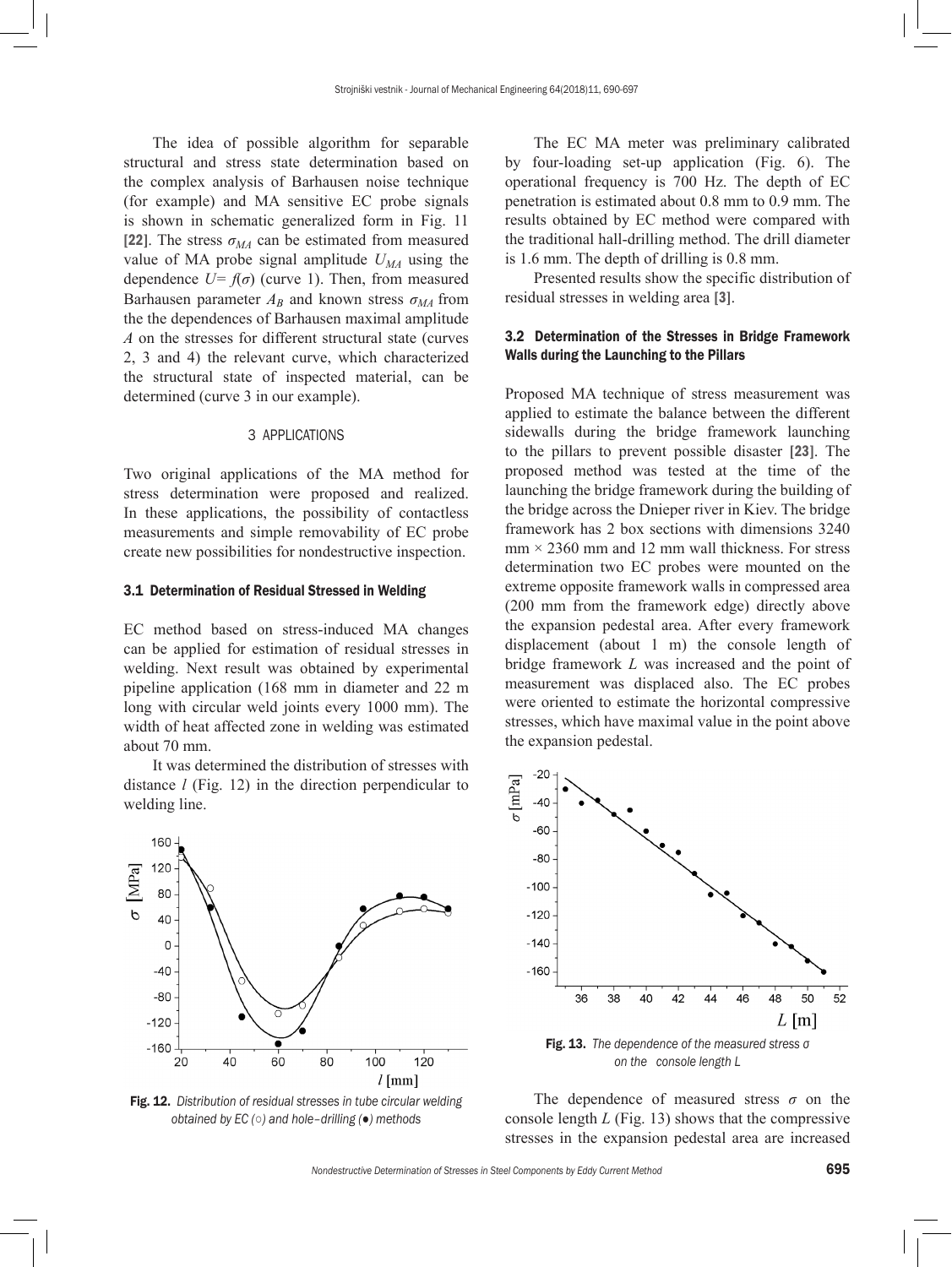linearly during the process of launching. The procedure of the measurement of stress changes in the bridge framework wall at the time of the launching is presented in Fig. 14.



Fig. 14. *The measurement of stress changes in the bridge framework sidewall at the time of the launching*

Simple removability of EC probe during the launching process and the possibility of stress determination without the direct contact with the surface of the inspected component are the main advantages of EC method in comparison with the tensometric strain-gage testing. The monitoring of the changes of the stresses in framework walls during the launching process permits to prevent possible disaster.

#### 4 TASKS FOR FUTURE WORKS

Future investigations and elaborations are concerned with next topics:

- 1. The investigation of the nature of the magnetomechanical hysteresis with the purpose to minimize the relevant errors;
- 2. To investigate and generalize the invariant property of MA method in relation to the structural state for different grade steels.

## 5 CONCLUSIONS

1. The hodographs of the signal responses of the developed EC probe in complex plane under the influence of tensile and compressive stresses in ferromagnetic steel were investigated. The opposite direction of hodographs for tensile and compressive stresses was shown. This peculiarity creates the possibility to determine the type of stress (tensile or compressive). The existence of the magneto-mechanical hysteresis even in the elastic loading range also was shown both for tensile and compressive loading.

- 2. The invariant property of magnetic anisotropy EC probe signal under the tensile stress influence in relation to the structural state of ferromagnetic steel was shown. The idea of stress and structural state of material estimation was shown.
- 3. Two practical applications of the MA method for stress determination were presented: the determination of the residual stresses in pipeline welding area and applied stresses in the bridge framework walls during the process of framework launching to the pillars.

#### 5 REFERENCES

- [1] De, A., DebRoy, T. (2011). A perspective on residual stresses in welding. *Science and Technology of Welding and Joining*, vol. 16, no. 3, p. 204-208, [DOI:10.1179/13621711](https://doi.org/10.1179/136217111X12978476537783) [1X12978476537783](https://doi.org/10.1179/136217111X12978476537783).
- [2] Nitschke-Pagel, T., Wohlfahrt, H. (2002). Residual stresses in welded joints – Sources and consequences. *Material Science Forum*, vol. 404-407, p. 215-226, [DOI:10.4028/www.scientific.](https://doi.org/10.4028/www.scientific.net/MSF.404-407.215) [net/MSF.404-407.215](https://doi.org/10.4028/www.scientific.net/MSF.404-407.215).
- [3] Withers, P.I., Turski, M., Edwards, L. Bouchard, P.J., Buttle, D.J. (2008). Resent advances in residual stress measurement. *International Journal of Pressure Vessels and Piping*, vol. 85, no. 3, p. 118-127, [DOI:10.1016/j.ijpvp.2007.10.007](https://doi.org/10.1016/j.ijpvp.2007.10.007).
- [4] Vengrinovich, V., Tsukerman, V., Denkevich, Y., Bryantsev, D. (2006). The new parameters to characterize internal stresses via Brakhausen Noise. *Proceedings of the 9th European Conference on NDT*, p. 1-7.
- [5] Yelbay, I.H., Cam, I., Gur, H. (2010). Non-destructive determination of residual stress state in steel weldment by magnetic Barkhausen noise technique. *NDT & E International*, vol. 43, no. 1, p. 29-33, [DOI:10.1016/j.ndteint.2009.08.003](https://doi.org/10.1016/j.ndteint.2009.08.003).
- [6] Gur, H., Erlan, G., Batıgün, C., Çam, I. (2016). Investigating the effect of subsequent weld passes on surface residual stresses in steel weldments by magnetic Barkhausen noise technique. *Materials Evaluation*, vol. 74, no. 3, p. 408-423.
- [7] Vourna, P., Ktena, A., Tsakiridis, P.E., Hristoforou, E. (2015). A novel approach of accurately evaluating residual stress and microstructure of welded electrical steels. *NDT & E International*, vol. 71, p. 33-42, [DOI:10.1016/j.](https://doi.org/10.1016/j.ndteint.2014.09.011) [ndteint.2014.09.011](https://doi.org/10.1016/j.ndteint.2014.09.011).
- [8] Zerovnik, P., Grum, J. (2006). Comparative measurements of residual stresses with the method based on the magnetic Barkhausen noise and relaxation method. *International Journal of Microstructure and Materials Properties*, vol. 1, no. 3-4, p. 321-333, [DOI:10.1504/IJMMP.2006.011647](https://doi.org/10.1504/IJMMP.2006.011647).
- [9] Stuecker, E., Hofer, G., Koch, D., Guenes, U. (1989). *Method and Apparatus for Measuring and Precisely Locating Internal Tensile Stresses in Hardened Regions of Components by Measuring Coercive Field Strength and Barkhausen Noise Amplitude*, USA Patent no. 4881030. USPTO, Washington.